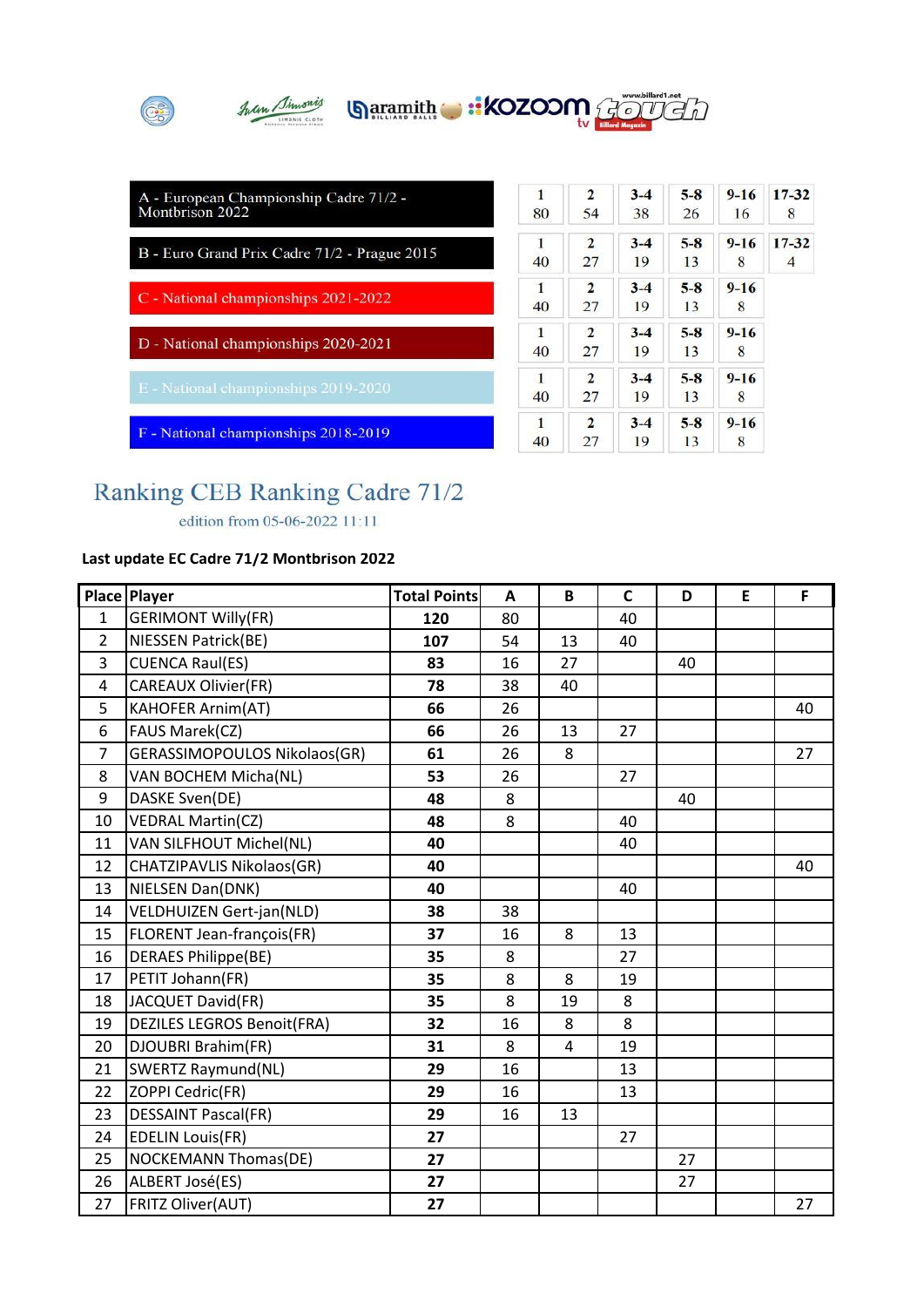| 28 | HOANG Thai phong(DNK)             | 27 |    |    | 27 |    |    |
|----|-----------------------------------|----|----|----|----|----|----|
| 29 | <b>DUPONT Patrick(FR)</b>         | 27 | 8  | 19 |    |    |    |
| 30 | <b>VILLIERS Bernard(FR)</b>       | 26 |    | 13 | 13 |    |    |
| 31 | RACEK Milan(CZ)                   | 23 |    | 4  | 19 |    |    |
| 32 | JANSSEN Maarten(BE)               | 19 |    |    | 19 |    |    |
| 33 | <b>STEINBERGER Dieter(DE)</b>     | 19 |    |    |    | 19 |    |
| 34 | <b>ORTTMANN Manuel(DE)</b>        | 19 |    |    |    | 19 |    |
| 35 | <b>DEBAES Peter(BE)</b>           | 19 |    |    | 19 |    |    |
| 36 | <b>DERICKS Eric(NL)</b>           | 19 |    |    | 19 |    |    |
| 37 | <b>TUSET Carlos(ES)</b>           | 19 |    |    |    | 19 |    |
| 38 | <b>BAILEN Miguel(ES)</b>          | 19 |    |    |    | 19 |    |
| 39 | JANSSEN Patrick(NLD)              | 19 |    |    | 19 |    |    |
| 40 | <b>THALASSINOS George(GR)</b>     | 19 |    |    |    |    | 19 |
| 41 | CHATZIPAVLIS Andreas(GR)          | 19 |    |    |    |    | 19 |
| 42 | <b>CEBULA Tomas(CZE)</b>          | 19 |    |    | 19 |    |    |
| 43 | <b>REICHNER Andreas(AT)</b>       | 19 |    |    |    |    | 19 |
| 44 | FIELDS Paul(AUT)                  | 19 |    |    |    |    | 19 |
| 45 | <b>OLSEN Dennis(DNK)</b>          | 19 |    |    | 19 |    |    |
| 46 | <b>ANDREASEN Claus(DNK)</b>       | 19 |    |    | 19 |    |    |
| 47 | <b>MARTORY Pierre(FR)</b>         | 16 | 16 |    |    |    |    |
| 48 | PÖTHER Christian(DE)              | 16 | 16 |    |    |    |    |
| 49 | <b>BAKKER Matthijs(NL)</b>        | 13 |    |    | 13 |    |    |
| 50 | <b>MARCHAL Julian(France)</b>     | 13 |    |    | 13 |    |    |
| 51 | MEGENS Lyon(NL)                   | 13 |    |    | 13 |    |    |
| 52 | VAN DOPPEREN Marco(NL)            | 13 |    |    | 13 |    |    |
| 53 | <b>ARNAU Ricard(ES)</b>           | 13 |    |    |    | 13 |    |
| 54 | MASTNY Kurt(AT)                   | 13 |    |    |    |    | 13 |
| 55 | <b>SALONITIS Nikolaos(GR)</b>     | 13 |    |    |    |    | 13 |
| 56 | PALLISA Josep(ESP)                | 13 |    |    |    | 13 |    |
| 57 | LATORRE Ernest(ESP)               | 13 |    |    |    | 13 |    |
| 58 | CUSINÉ Manuel(ESP)                | 13 |    |    |    | 13 |    |
| 59 | KALABEK Jaromir(CZE)              | 13 |    |    | 13 |    |    |
| 60 | <b>CHATZIPAVLIS Estathios(GR)</b> | 13 |    |    |    |    | 13 |
| 61 | LEEB Gerald(AT)                   | 13 |    |    |    |    | 13 |
| 62 | <b>SCHNEIDER Norbert(CZE)</b>     | 13 |    |    | 13 |    |    |
| 63 | <b>SEDLACEK Radek(CZE)</b>        | 13 |    |    | 13 |    |    |
| 64 | CAJKA Petr(CZE)                   | 13 |    |    | 13 |    |    |
| 65 | <b>BRESTIAN Wilhelm(AUT)</b>      | 13 |    |    |    |    | 13 |
| 66 | LEROY Xavier(FR)                  | 8  |    |    | 8  |    |    |
| 67 | <b>EGBERS Martijn(NL)</b>         | 8  |    |    | 8  |    |    |
| 68 | FLORENT Julien(FR)                | 8  |    |    | 8  |    |    |
| 69 | <b>CASTANER Eric(FRA)</b>         | 8  |    |    | 8  |    |    |
| 70 | <b>NABUURS Sven(NLD)</b>          | 8  |    |    | 8  |    |    |
| 71 | POTET Rodolphe(FRA)               | 8  |    |    | 8  |    |    |
| 72 | <b>KANTERS Jordy(NLD)</b>         | 8  |    |    | 8  |    |    |
| 73 | <b>MORENO Armando(ES)</b>         | 8  |    |    |    | 8  |    |
| 74 | VAN DER LINDEN Erik(NL)           | 8  |    |    | 8  |    |    |
| 75 | VAN DE WOUW Paul(NLD)             | 8  |    |    | 8  |    |    |
| 76 | VAN DE GROEP Cor(NLD)             | 8  |    |    | 8  |    |    |
| 77 | VAN BEEK Gert(NL)                 | 8  |    |    | 8  |    |    |